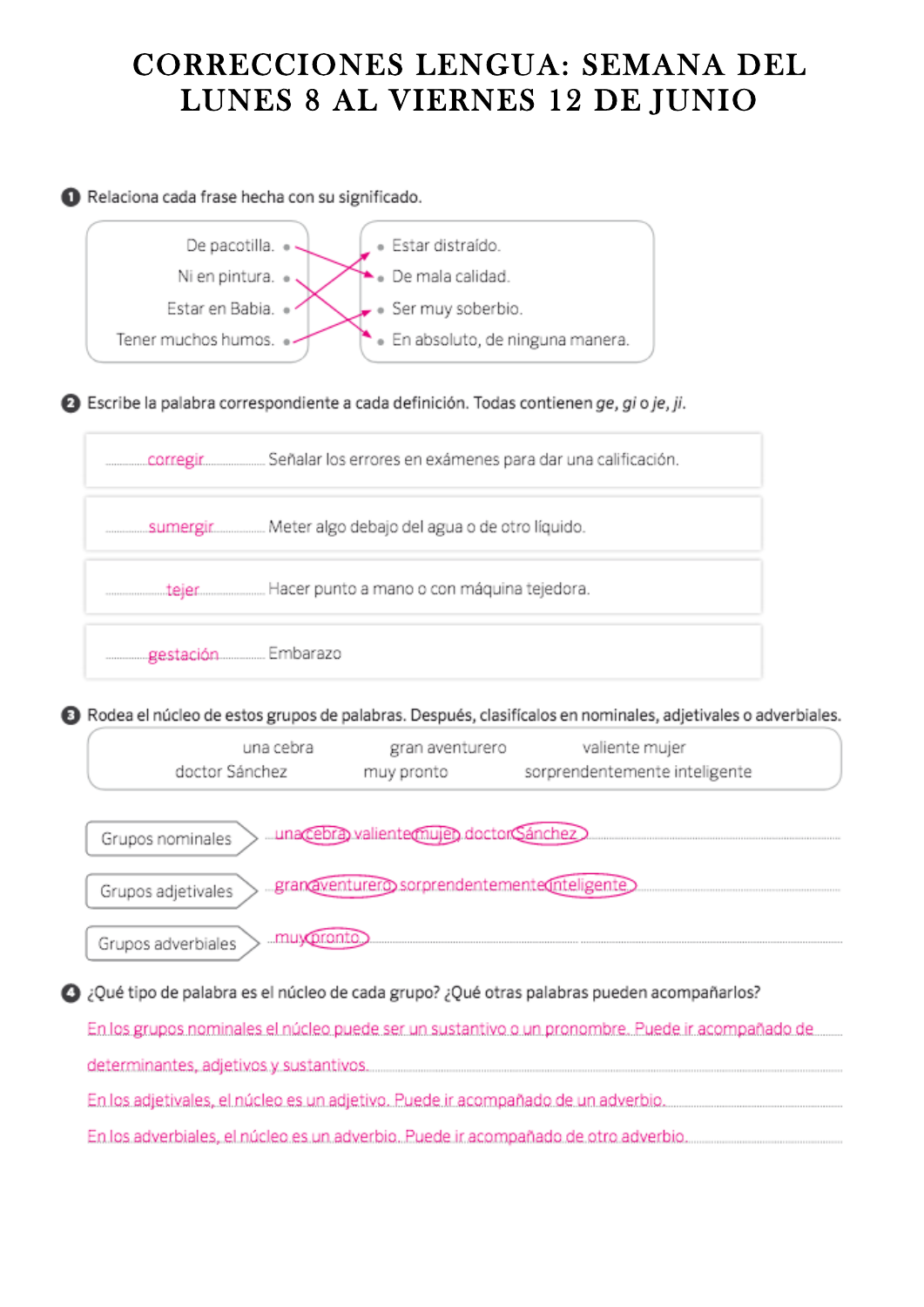**O** Lee la siguiente fábula y subraya los grupos nominales, adjetivales y adverbiales.

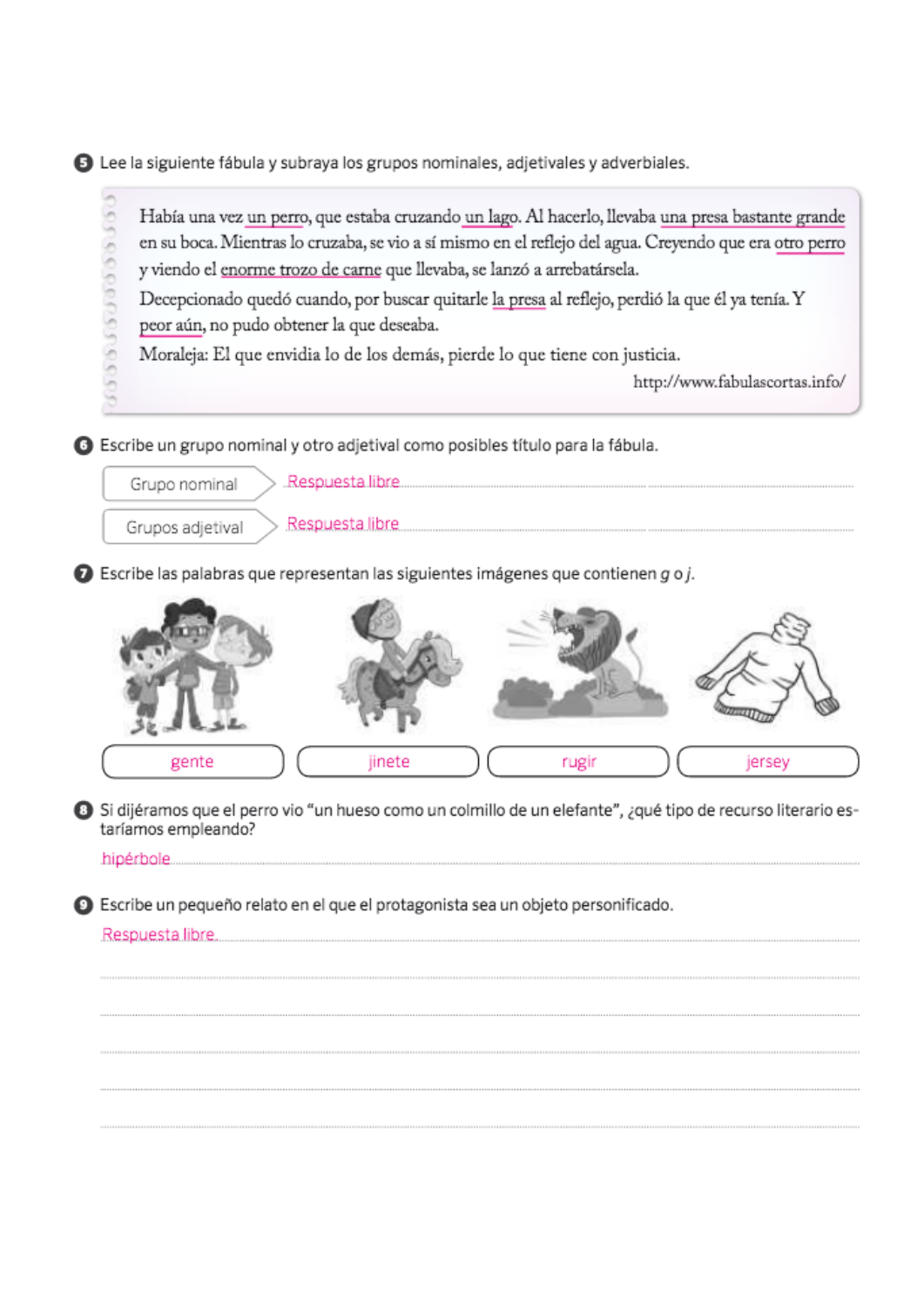# COMPRENSIÓN LECTORA

#### Página 45

1. ¿Qué personajes intervienen en este relato? Escríbelos. El Furtivo, Nini, el Tío Ratero, Simeona, doña Resu

2. ¿Quién es el personaje principal? El Nini

3. ¿A qué animal dio muerte el Furtivo? A una zorra

4. ¿Cómo sabes que el animal capturado por el Furtivo era hembra y estaba criando? Porque el Furtivo le apretó una mama y brotó un chorrito de leche

5. ¿En qué estación del año tiene lugar esta captura? En invierno ¿Por qué lo sabes? Porque habían terminado las matanzas (y éstas se hacen en invierno) y transcurrido las Pascuas

6. ¿Cómo pudo capturar el Nini al zorrito? Imitando los sonidos de la madre del zorrito

7. ¿Por qué el Nini salió a cazar el zorrito esa misma noche? Porque supo que su madre había muerto y conocía la madriguera

8. ¿Por qué espero el Nini a que se durmiera su padre, el Tío Ratero, para salir a cazar el zorrito? Para que no le prohibiera ir a cazar por la noche

9. Subraya las palabras que expresen mejor lo que Nini sentía por el zorrito:

|  | egoismo | amor | lástima | cariño | desprecio | afecto |
|--|---------|------|---------|--------|-----------|--------|
|--|---------|------|---------|--------|-----------|--------|

10. ¿Qué significan estas expresiones?

· El desmayado gajo de la luna.

Que la luna iba perdiendo intensidad

· La escarcha espejeaba en los linderones.

La escarcha parecía un espejo

· La escarcha le mordía, en minúsculas dentelladas, las yemas de los dedos y las orejas.

El frío de la escarcha le daba la impresión de que le mordía las yemas de los dedos y las orejas

11. ¿Por qué Matías Celemín tenía el apodo de Furtivo? Porque cazaba furtivamente

12. ¿Qué quiere decir esta expresión?: Hembra y criando. ¡Una fortuna! Que le darían una buena recompensa por haber matado a una zorra

13. ¿Por qué los cazadores no suelen disparar a las hembras que están criando ni a sus crías? Porque pueden poner en riesgo algunas especies de animales

14. ¿A quién das la razón: a doña Resu o a Siemeona? A Simeona ¿Por qué? Porque es el zorrito el que se adapta a la vida de Nini, aunque éste vive en una cueva y de una manera casi salvaje

15. ¿Debe prohibirse cazar a los cazadores furtivos? Sí ¿Por qué? Porque no cumplen las leyes y pueden hacer desaparecer especies animales

16. ¿Estás de acuerdo con que se amaestren animales salvajes? Sí/No Explica tu punto de vista. Valorar la calidad y la lógica de la explicación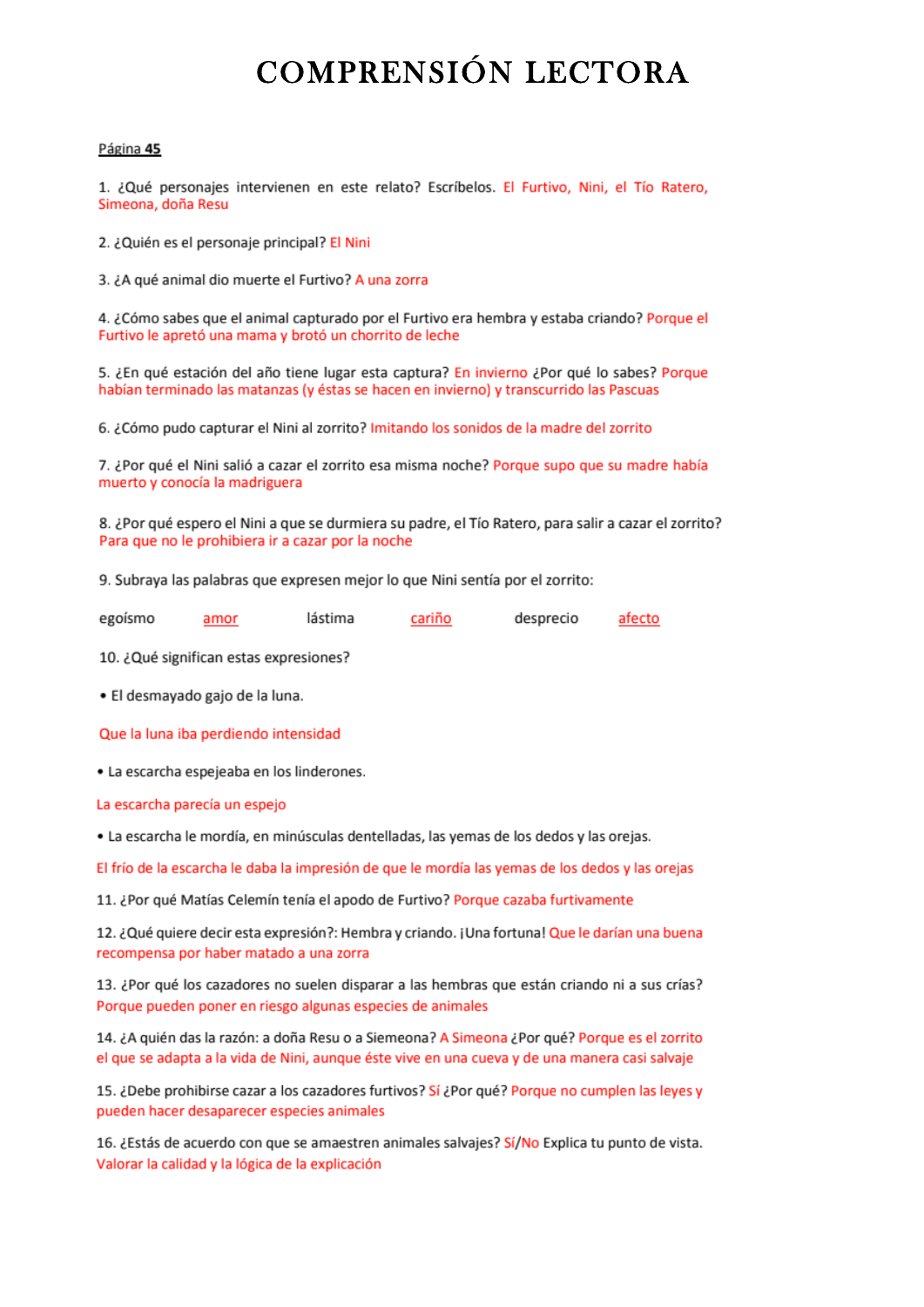## **Reproduction WORKSHEET 3.1**

What are reproductive cells like?

#### **1. Complete the sentences. Suggested answers.**

**a)** Female reproductive cells are also called egg cells/ ovum/ female gametes.

- **b)** Male reproductive cells are also called spermatozoids/ sperm cells/ male gametes
- **c)** Female reproductive cells are large/ round

and they have a nulcleus, a membrane, cytoplasm and a zona pellucida.

**d)** Male reproductive cells are small/ long and thin

and they have a nucleus, a head and a tail

#### **2. Write S (sperm cells) or E (egg cells).**

| a) They are produced from puberty and for a man's whole life.             |    |
|---------------------------------------------------------------------------|----|
| b) They are one of the smallest cells in the human body.                  |    |
| c) They are released from the ovaries.                                    | E. |
| <b>d)</b> They have a zona pellucida around the membrane.                 | E. |
| e) They are released from puberty until a woman is about 45-55 years old. | F. |
| f) They are produced in the testicles.                                    |    |
| g) They are one of the largest cells in the human body.                   | E. |
| h) They have a head and a tail.                                           |    |

#### **3. Complete the text.**

Humans reproduce by sexual reproduction. The male sperm cell and the female egg cell combine to create a fetus. Each cell contains the DNA of the parent. As a result, physical characteristics are passed from the parents to the child.